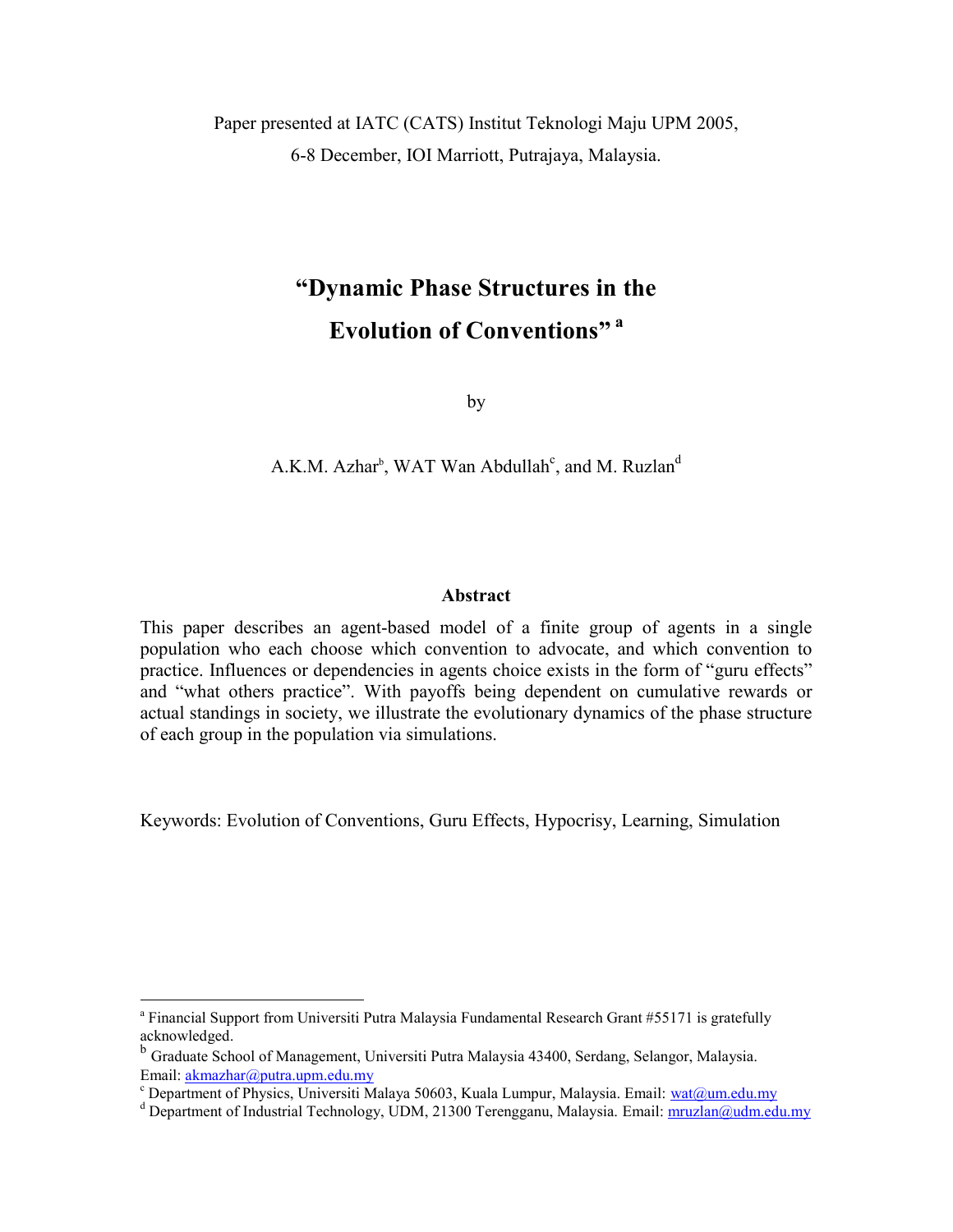### **1. Introduction**

Conventions are usually the behavioural values or norms to which the majority of the population, society or community follows, and if a convention is part of a society, usually it is to the benefit of its members to conform [1], [2]. Overtime, conventions evolve; some goes into conflict, some became stronger, some decay, some may just disappear, some may get absorbed by a larger one, or some may even co-exist [2], [10].

Emergence, growth, decay, co-existence, or disappearance of conventions can be due to many causes or combinations of factors and influences. History or path dependence [8] and culture [5] could be a major factor. Technological development [9] may also be one. For example, at one time we hear affluence in a community as being attributed with the number of coconut trees and monkeys owned. However, technological breakthrough rendered this value obsolete. Sometimes we have the situation where a community's values and needs are modest, and joining a particular society will then be due to the need of being modest –possibly, we then have the case of the frog choosing to jump into the pond full of smaller ones [9].

Contrast the above scenario with an example of the subsequent emergence and decay of a convention. We have this community whose members are experiencing bigger desires, ambitions, or needs. In the positive stance yes, as members seek to improve their individual lot, fair competitive values emerge in their society generating positive welfare spillovers – however when these desires become *heinous* [6] *-* we then have the decay of the earlier convention.

Lack of knowledge, scared, *playing safe for fear of rocking the boat* [6] or whatsoever reasons may subsequently cause one's advocate of any particular value or stand to be heavily influenced by what others favour in society. Communal influence or *guru effects* is said to play a significant part in conventional formation. Furthermore we may also have occurrences whereby in the zeal of obtaining the end-rewards or payoffs in society, the particular values or stand that one adopts may not even be similar to that which is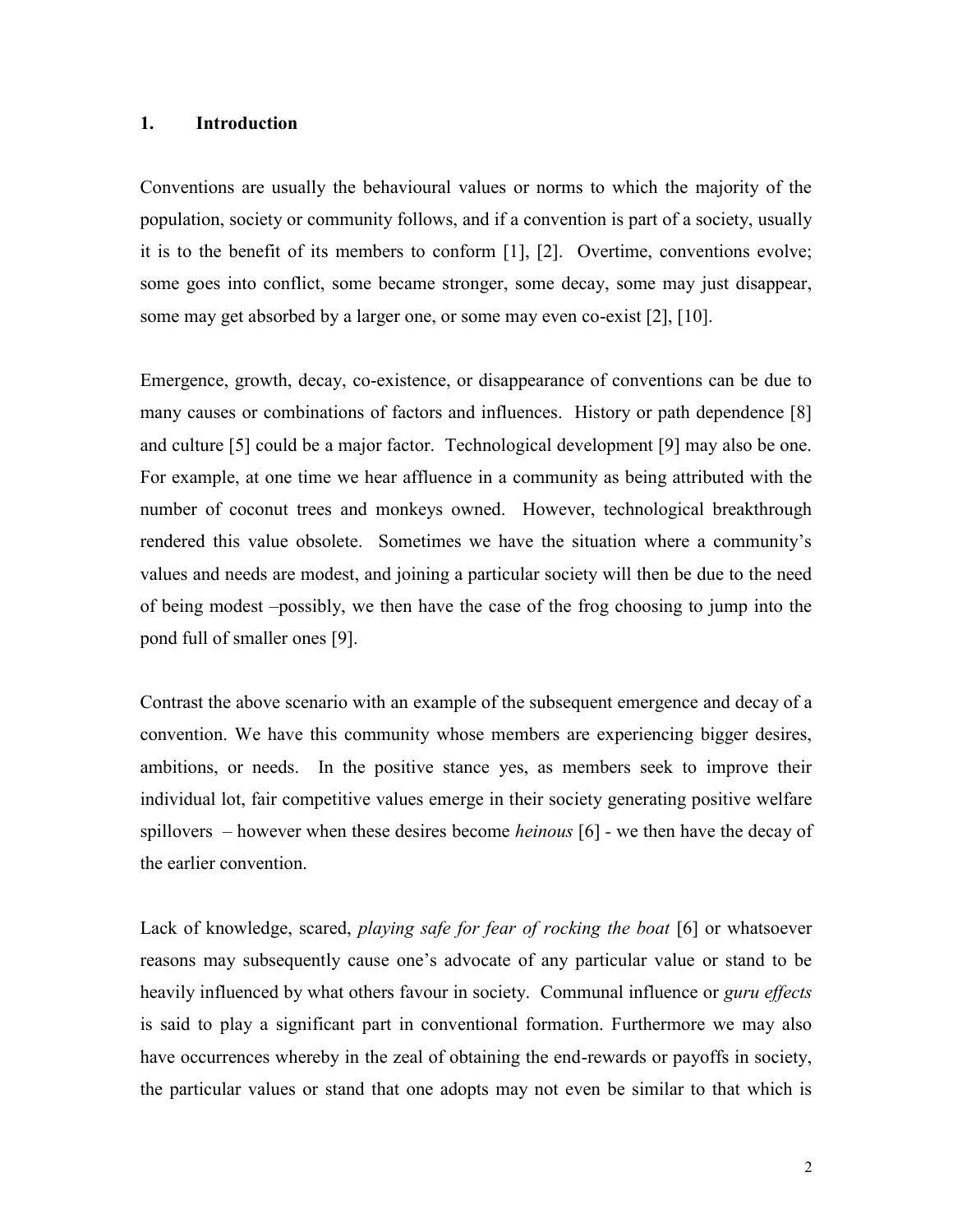being advocated. This is the case of where profess and practice seems to belong to two entirely different spheres! and we observe the emergence of hypocrisy in the system.

Within the same society we may also have occurrences where the type of convention that is being adopted is being influenced not only by the type of convention which others practice but also by what others advocate. It is when a particular society has the above three dependencies evolving in their community that forms the framework of this paper. The objective of this paper is to model the consequences of these dependencies upon agents' choice, and to illustrate the evolutionary dynamics of the proportions of each group via simulation.

#### **2. The Model:**

We have a society or institution consisting of agents *i* who choose which convention to favour and which to join.



Figure 1

**A.** Choice of Convention to Favour  $(f)$ : In this society, let's say each agent *i* favours a convention:  $(f_i = \pm 1)$ . However, the type of convention which agent *i* advocates is being influenced by the sum of what other agents *j* advocate i.e.  $f_i$ , is parameterized by  $T_{ij}$ , the adaptive parameter represents the guru effects or influence of  $j$  on  $i$ . We have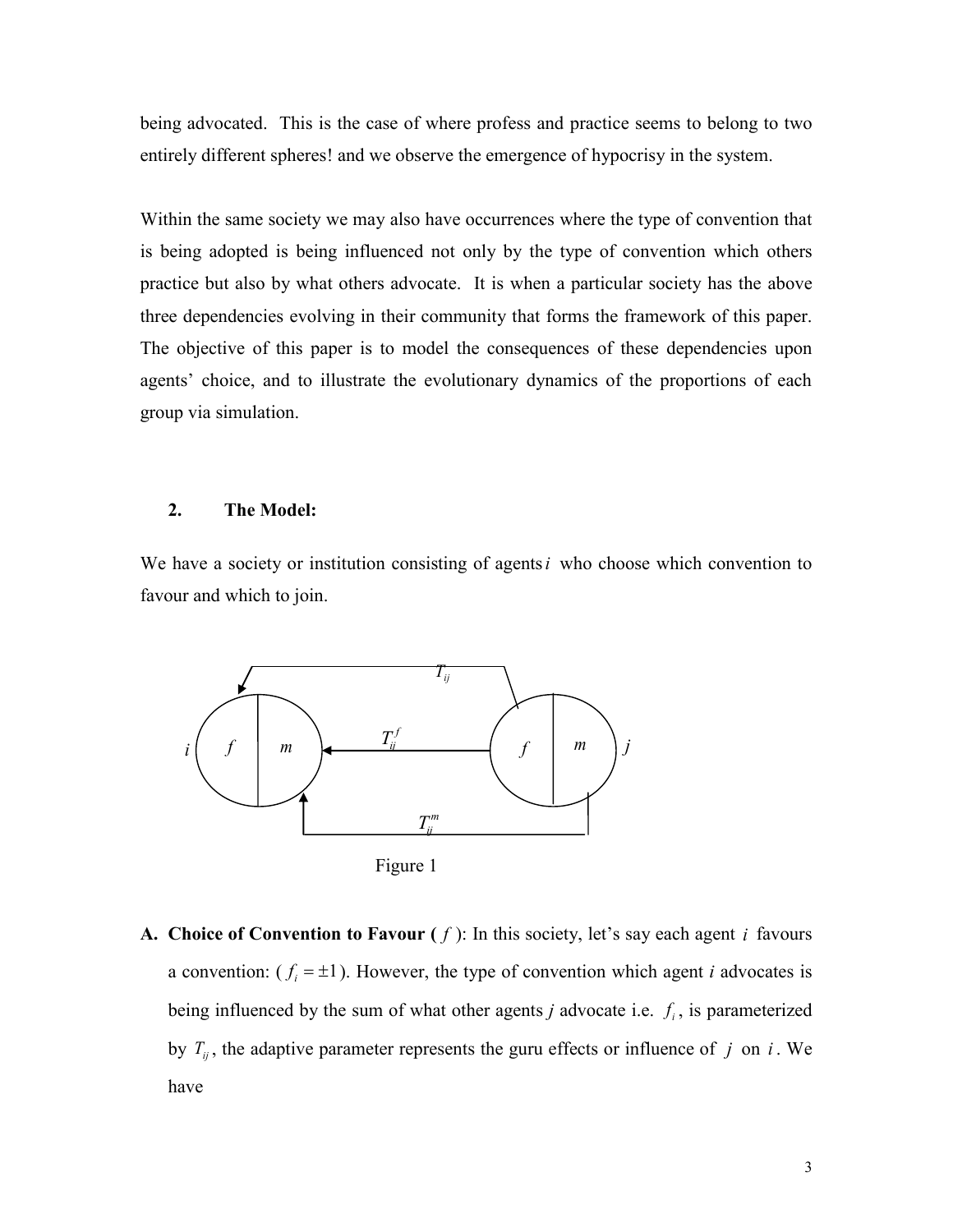$f_i \to +1$  if  $\sum_j T_{ij} f_j > rand[-\sigma, \sigma]$ ,  $\sigma$  equals noise level, and rand = random number between given limits

 $f_i \rightarrow -1 \rightarrow -1$  otherwise

i.e. Agent *i* choice is  $+1$  if total influence of *j* for  $+1$  greater than for  $-1$ , and viceversa.

The above set-up  $f_i$  is similar to a Hopfield-like neural network model [7], and is stable if  $T_{ij}$  is symmetric. There's also some possibility of it being chaotic if it is not stable [11]. However since  $f_i$  is stable, we attempt to make the dynamics more interesting by differentiating between  $f_i$  and  $m_i$ .

- **B.** Choice of Convention to Practice  $(m)$  Each agent *i* chooses to practice a convention:  $(m_i = \pm 1)$ . The choice of convention which agent *i* practice is being influenced by the sum of what other agents' *j* advocate  $(f_j)$  and practice  $(m_j)$ .  $m_i$ is therefore parameterized by  $T_{ij}^f$  and  $T_{ij}^m$ .
	- $m_i \to +1$  if  $\sum_j (T_{ij}^f f_j + T_{ij}^m m_j)$  > rand  $[-\sigma, \sigma]$ ,  $\sigma$  equals noise level, and rand = random number between given limits

 $m_i \rightarrow -1$  otherwise

Agent *i* choice is  $+1$  if total influence of *j* for  $c(+1)$  is greater than for  $-1$ , and vice-versa.

### **C. Payoffs**

Each agent earns payoff  $p_i = P(c_i) = P(m_i)$  for this choice of  $m_i$  and the cumulative payoff of agent *i* is given by  $g_i \rightarrow g_i + p_i g$  which is a measure of 'standing' in society. Furthermore we have payoffs depending also on the amount of agents of good standing: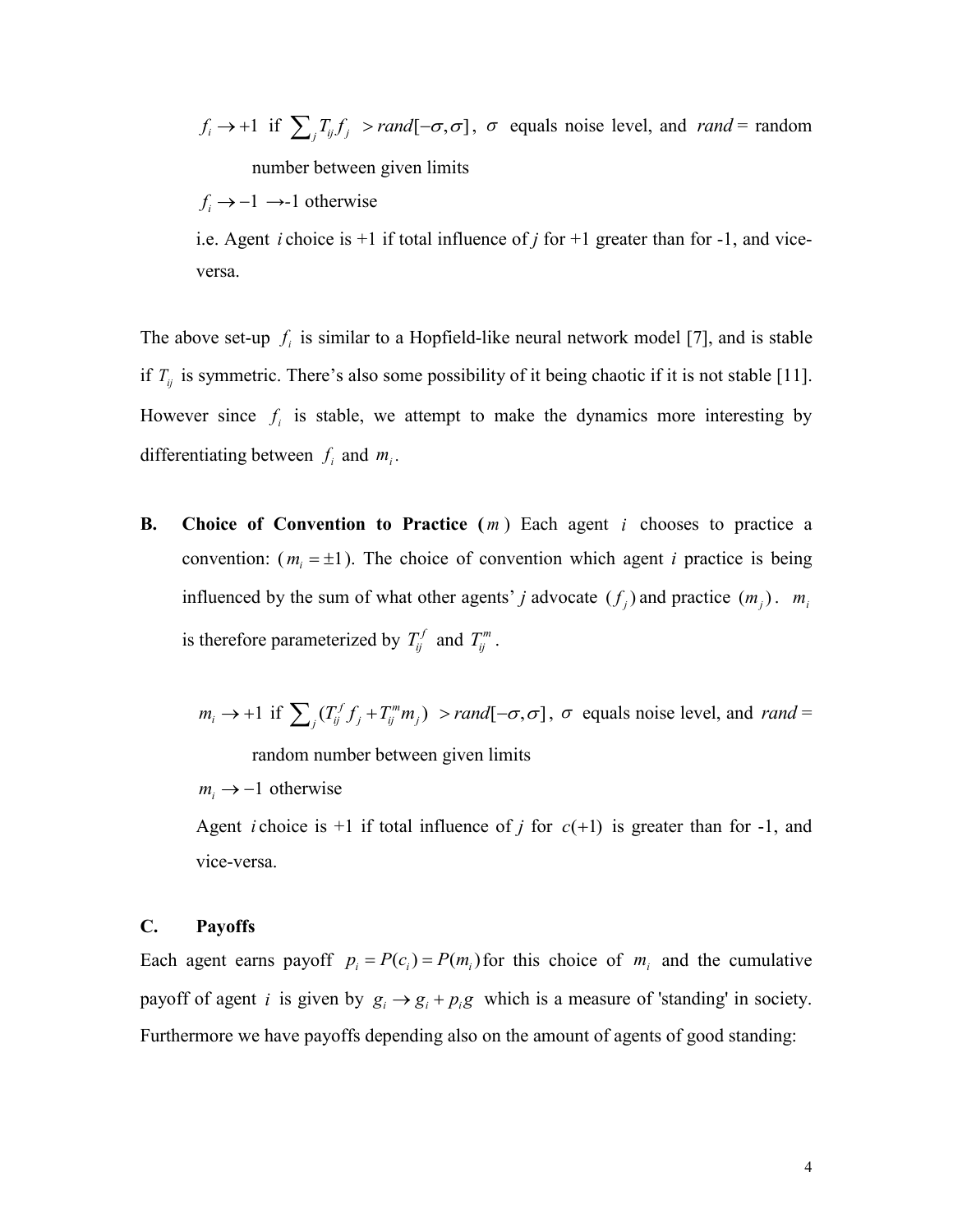$P(c) = \sum_{i: f = c} g_i$  (sum of standings of those who advocate convention c). This is normalised and scaled so that  $P(+1) + P(-1) = 1$ 

Learning – influence matrices are adjusted according to payoffs and gains in payoffs use linear Hebb-like [4) learning [3].]

 $\Delta T_{ij} = \eta f_i f_j P(f_i)$  (depends on payoff in advocation)  $\Delta T_{ij}^f = \eta m_i f_i (P(m_i) - P(-m_i))$  (depends on gain in payoff in practice)  $\Delta T_i^m = \eta m_i m_i (P(m_i) - P(-m_i))$  $(\eta)$  is the learning rate) (all are normalized)

We start the simulation with random initial values



#### **3. Simulations:**

Observe that the dynamics is stable for some choice of parameters.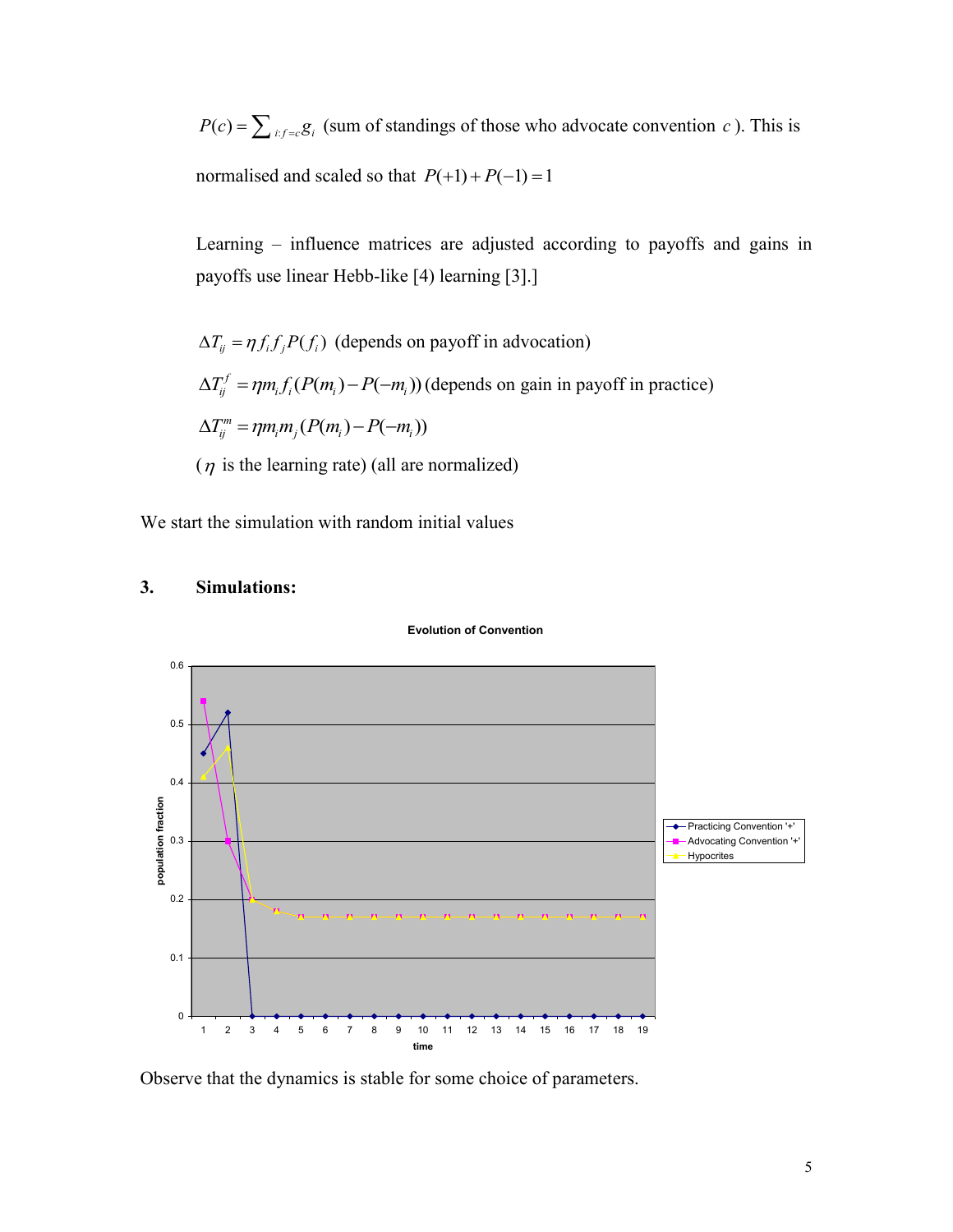#### **Evolution of Convention**



Observe that the dynamics is oscillatory for some choice of parameters.

The system a lot of times freezes into a single convention (despite the existence of the opposing view, arising in hypocrisy), but it may also exhibit cyclic behaviour as the figures above show.